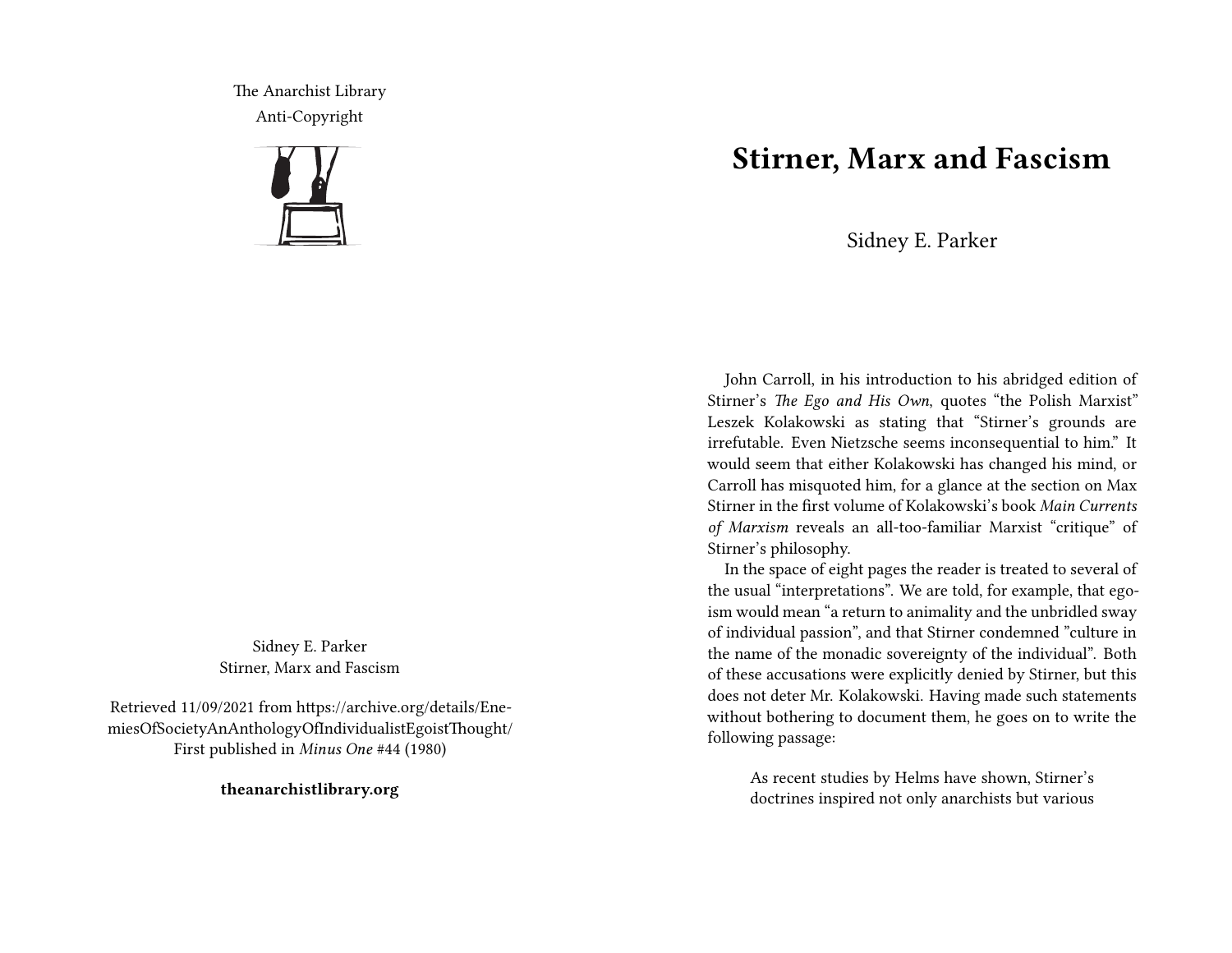German groups who were the immediate precursors of fascism. At first sight, Nazi totalitarianism may seem the opposite of Stirner's radical individualism. But fascism was above all an attempt to dissolve the social ties created by history and replace them by artificial bonds among individuals who were expected to render implicit obedience to the State on grounds of absolute egoism. Fascist education combined the tenets of asocial egoism and unquestioning conformism, the latter being the means by which the individual secured his own niche in the system. Stirner's philosophy has nothing to say against conformism, it only objects to the Ego being subordinated to any higher principle: the egoist is free to adjust to the world if it appears that he will better himself by doing so. His "rebellion" may take the form of utter servility if it will further his interest; what he must not do is be bound by "general" values or myths of humanity. The totalitarian ideal of a barrack-like society from which all real, historical ties have been eliminated is perfectly consistent with Stirner's principles: the egoist, by his very nature, must be prepared to fight under any flag that suits his convenience.

This is a typical piece of Marxist nonsense. No one could be more obsessed with the creation of "social ties" based on "history" than the fascists. Vidkun Quisling, the Norwegian fascist, wrote

we recognize the profound truth of the historic past as well as the historic present…we must be permitted to believe in the continual historical and divine mission of the Nordic people's of the world.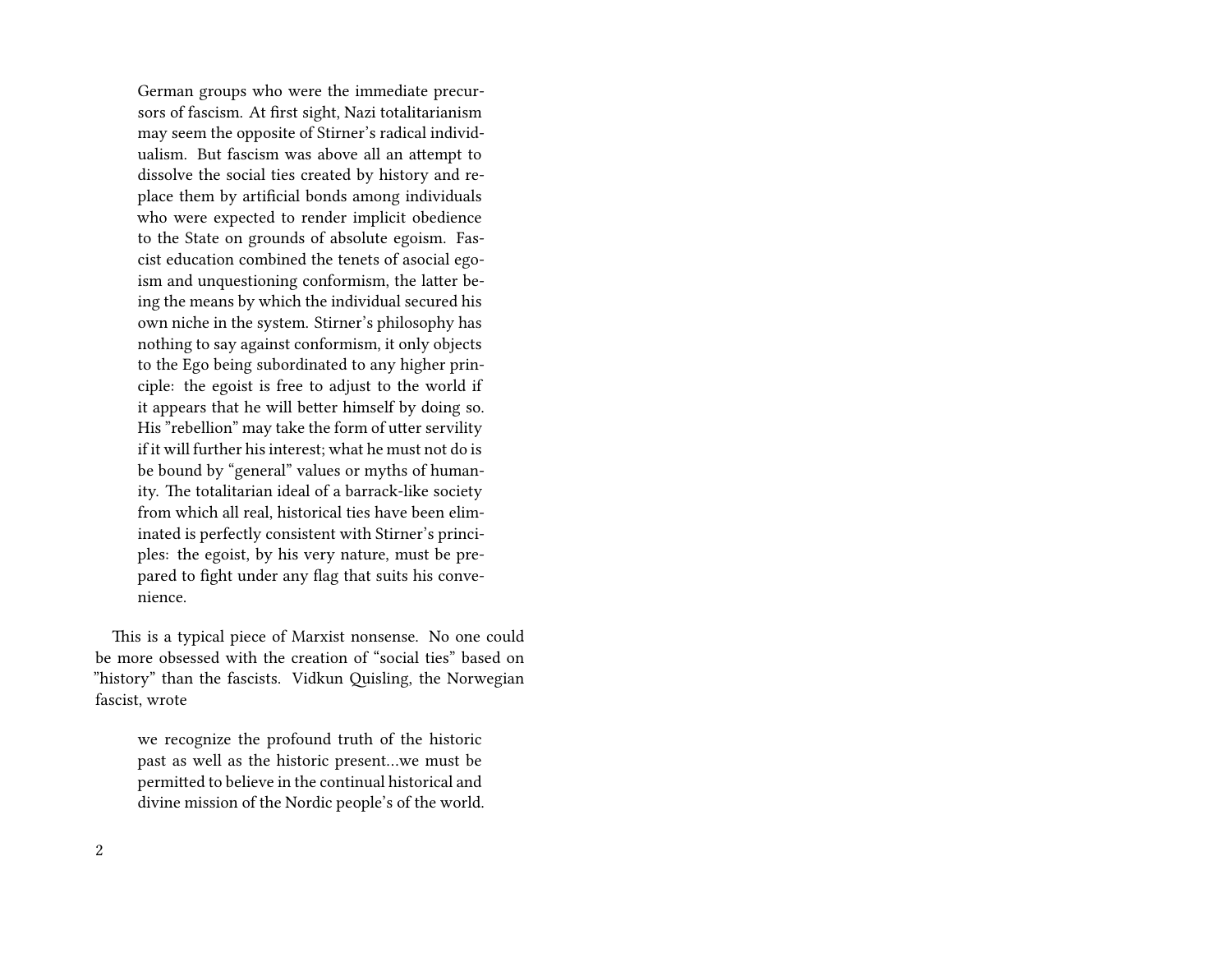up of the (untrue) self and becoming part of the communities". In what way do Denis and Marx differ in their conception of "the community"? It is clear that both fascist and communist are at one on this point. Both think that the "true self" or the "true human being" can only be achieved when the "true community" has been brought about by means of the proper "historical development". Both, despite their protestations to the contrary, view the individual as the subject of a religion of society whose content and context are decided by them.

Marxism, like fascism, is a philosophy of the herd.

Marxism, like fascism, is an enemy of individualism.

**My** uniqueness, as a Stirnerian individualist, is a result of my awareness of myself as a specific individual living at a particular time who cannot be defined by the gafflegab of peddlers of social salvation. **I** am here and now-not there and then.

And far from being "asocial" the fascists insisted on the "organic society" as the goal of their effort. Fascism, stated Mussolini, "is always…an organic conception of the world". Like the Marxists, fascists were strident opponents of "atomic individualism" and loved to attribute causal efficacy to abstractions such as "History". As for their "egoism" fascists continually denounced "selfishness" and "individualism". The First Programme of the German Nazi Party proclaimed the principle "the common interest before the self" The Belgian fascist Jean Denis wrote: "The human being thrives not by referring everything to itself in a vain and selfish individualism but, on the contrary, by giving up the self and becoming part of communities". And his colleague Leon Degrelle concurred when he stated:

This is the true Fascist miracle; this faith, the unspoilt, burning confidence, the complete lack of selfishness and individualism, the tension of the whole being towards the service…of a cause which transcends the individual, demanding all, promising nothing.

What has such insistent altruism got to do with Stirner's conscious egoism? The answer is clear: nothing!

Where Kolakowski gets the idea that "Stirner's philosophy has nothing to say against conformism" is a mystery to me. Conformism rests upon the principle that the ego must subordinate itself to a "higher principle" and on Kolakowski's own admission Stirner's philosophy Opposes that. At one point Kolakowski even summarizes Stirner as saying "My Ego is sovereign, it recognizes no authority or constraints such as humanity, the truth, morality, or the State".

It is certainly true that Stirner thought that a conscious egoist might at times have to **pretend** conformity if he or she does not have enough power to assert him/herself openly against authority. But such strategies are firmly based on a recognition